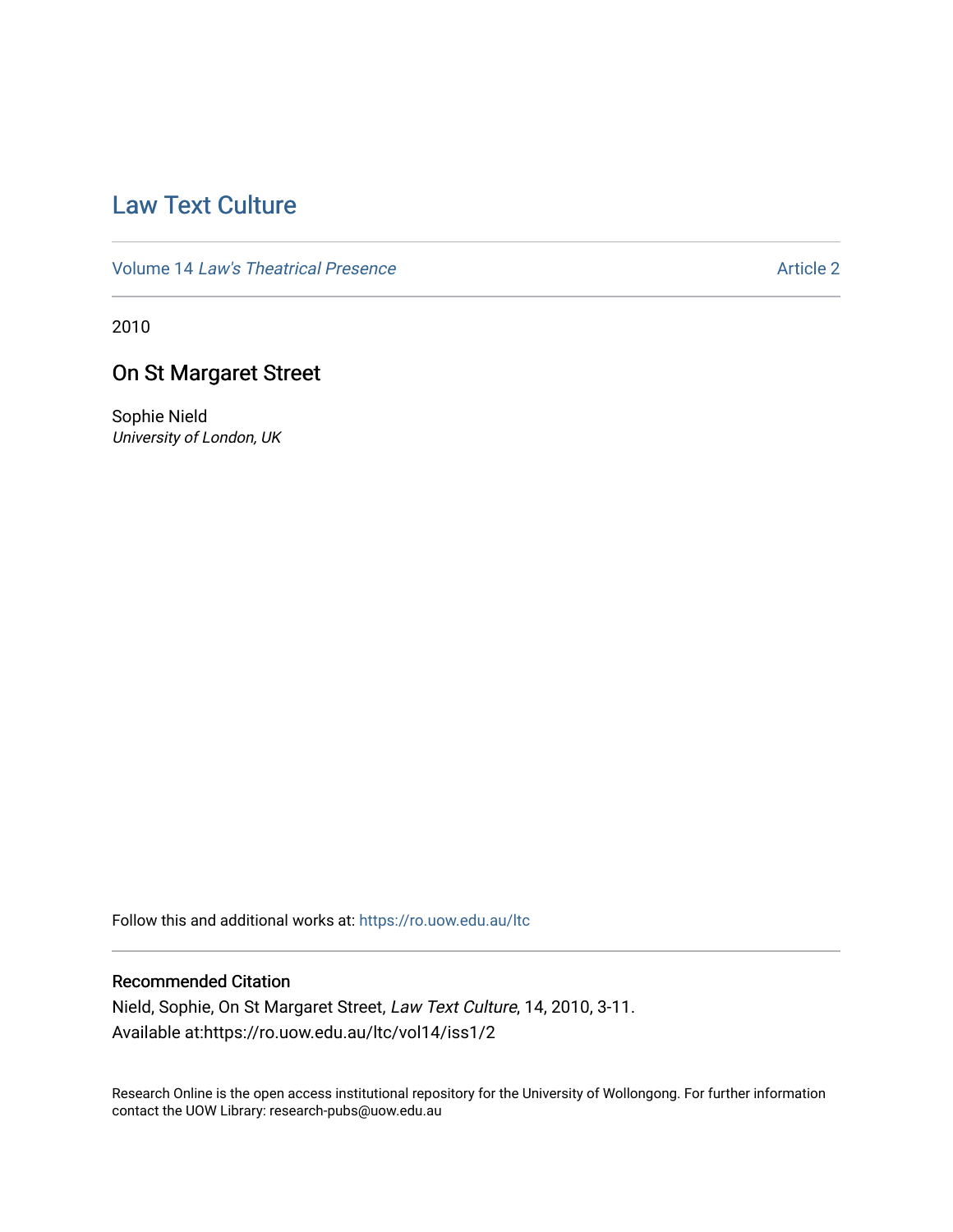### **Abstract**

It is not unusual to hear events in public space, be they state-sponsored or resistant, described as 'pure theatre', 'political drama' or 'political theatre'. Historically, discussion of political events in public space has often started from the premise that they are 'theatrical' because they share attributes with conventional theatre practice – because they use actors, props, scenery, narratives. Certainly, events such as rallies, military parades and demonstrations are 'theatre-like' to the extent that they are concerned with concepts and ideas not otherwise materially present, they are organised around the symbolic production of meaning, and they are 'stage-managed' in order to be read. Yet it seems to me that the 'theatrical' must be expanded as a category both in order to permit a politicised and serious engagement with public events from a theatrical perspective, and also to defend the theatre itself from marginalisation. As soon as the ranks break, the teargas explodes, as soon as damage is done – as soon as anything really happens - it is no longer called 'pure theatre' or 'political drama'.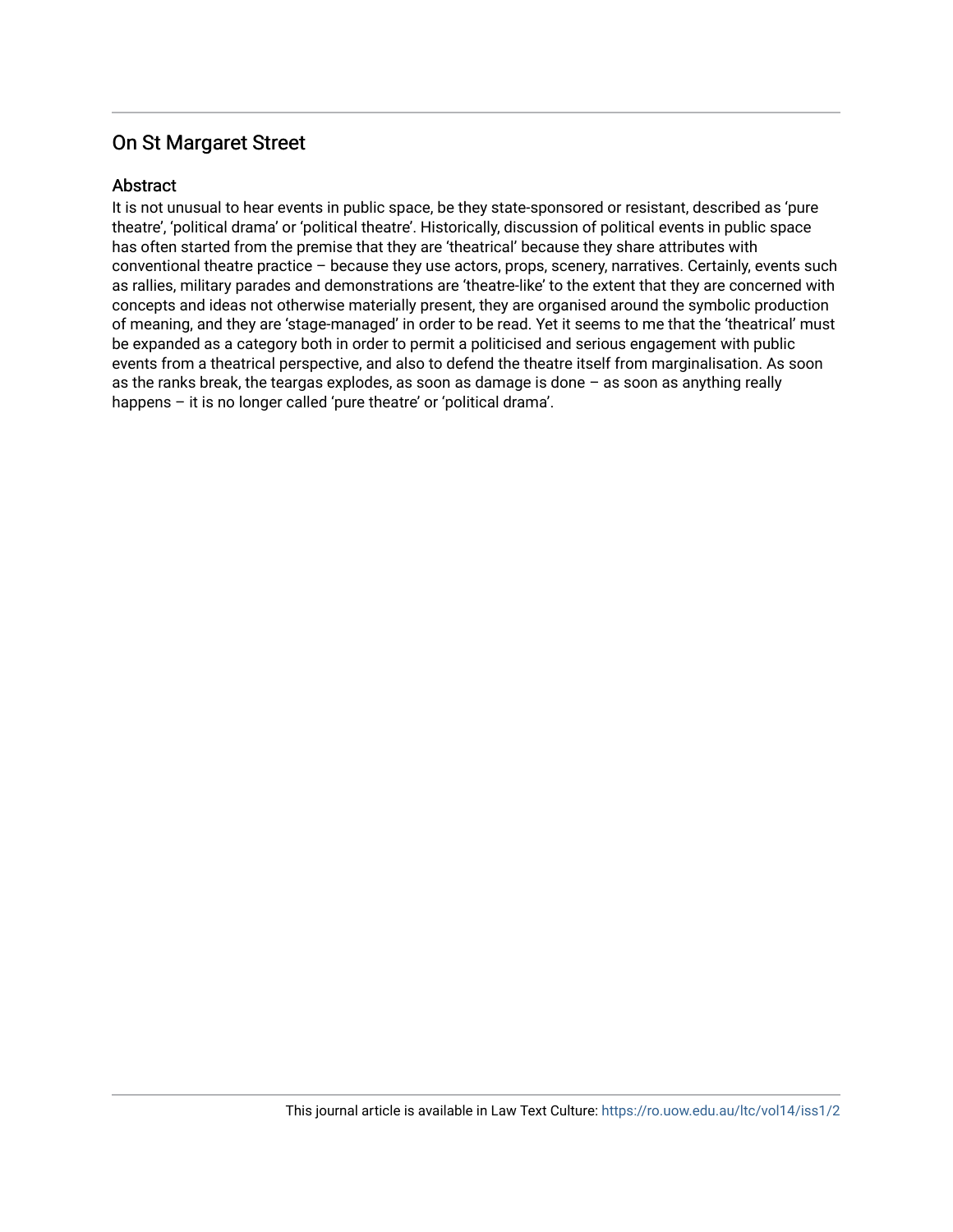### **Sophie Nield**

It is not unusual to hear events in public space, be they state-sponsored or resistant, described as 'pure theatre', 'political drama' or 'political theatre'. Historically, discussion of political events in public space has often started from the premise that they are 'theatrical' because they share attributes with conventional theatre practice – because they use actors, props, scenery, narratives. Certainly, events such as rallies, military parades and demonstrations are 'theatre-like' to the extent that they are concerned with concepts and ideas not otherwise materially present, they are organised around the symbolic production of meaning, and they are 'stage-managed' in order to be read. Yet it seems to me that the 'theatrical' must be expanded as a category both in order to permit a politicised and serious engagement with public events from a theatrical perspective, and also to defend the theatre itself from marginalisation. As soon as the ranks break, the teargas explodes, as soon as damage is done – as soon as anything really happens – it is no longer called 'pure theatre' or 'political drama'. Once the event cannot be contained as a summary, or a description, or a performance *about* something else (the coronation as about monarchy and kingship, the parade as about military might and international relations, the demonstration as about the will to, we might argue, democracy) then it is immediately retrieved into 'actual' and not 'theatrical' politics. The term 'theatrical' itself almost becomes a marker for artificiality, which I think is a significant problem for the field of theatre and performance studies. In a sense,

Law Text Culture Vol 14 2010 **3**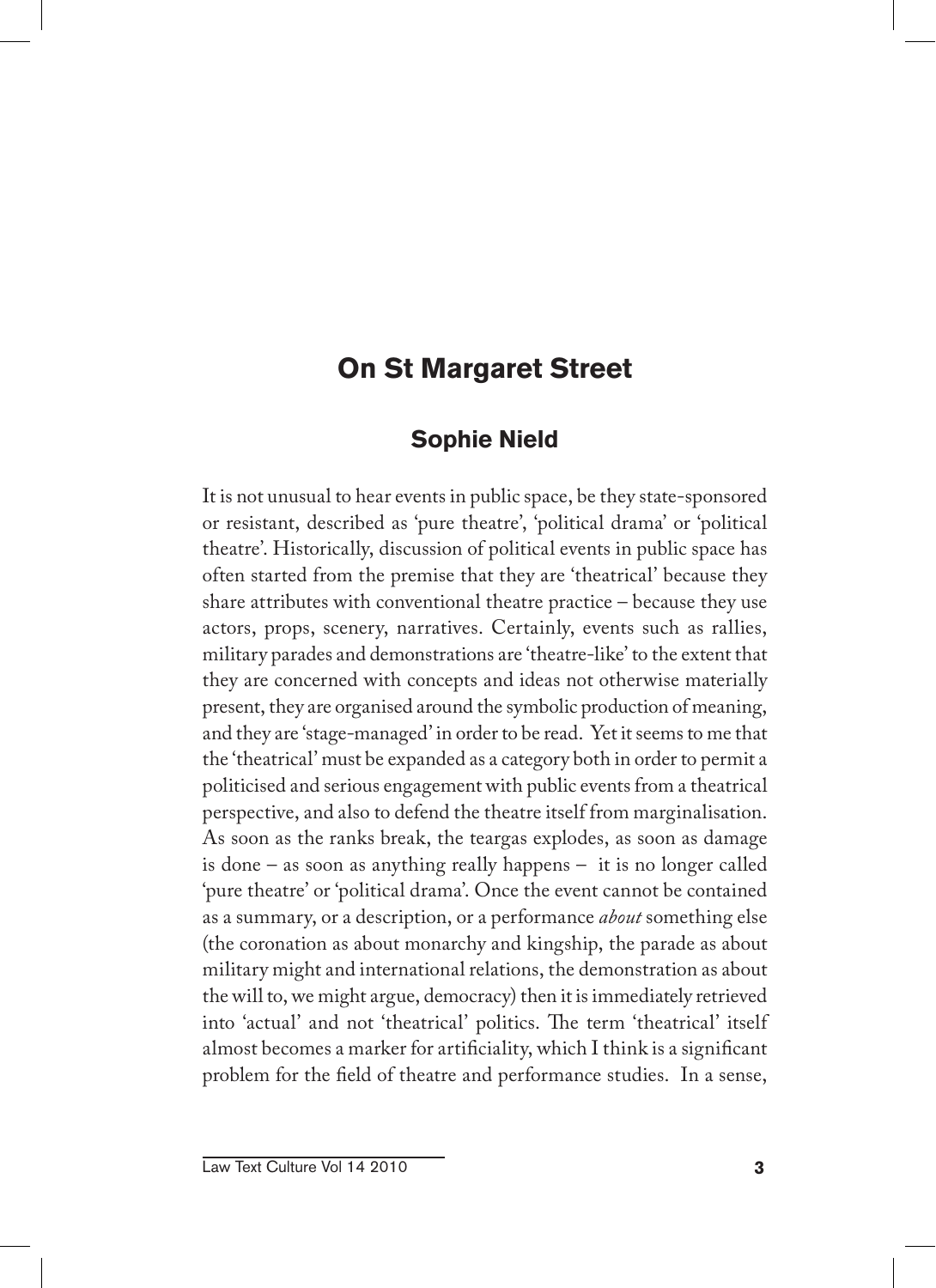what is happening is that this critical frame assumes two discrete spheres – the 'real' and the 'symbolic', or 'theatrical'. I've recently been looking at the impact of the 'war on terror' on our rights as citizens in relation to public space, particularly in terms of surveillance, border crossing and restrictions on the rights to assembly, which I think offer particular challenges to our ability to express dissent and resistance to our governments. In this short piece, I want to look at the production of a particular space of exception in the heart of theatrical London.

On St Margaret Street, two statues face each other across a busy road. The first is of Oliver Cromwell, Civil War General, leader of the Commonwealth, and, until his death in 1658, Lord Protector of England, Scotland and Ireland. Directly opposite is an image of Charles I, executed by Parliament in 1649, the last King to rule in England by the will of God alone, and without the expressed consent of the people. This period, 1649 to 1660, when Charles II returned from France to become King, is the English interregnum. The English interregnum was precisely about the distance between sovereign and governmental power: ambivalent and provisional space currently circulating around the legal concept of the state of exception. In the summer of 2007, St Margaret Street was closed to traffic while security barriers and other anti-terror street furniture were installed. Black ramps and steel posts that rise up out of the ground now fill the space between the monuments. For St Margaret Street is the street on which the Houses of Parliament stand. This short essay will outline the relationship of the state of exception to the schisms between sovereign and governmental power, drawing on the work of Agamben and Butler, before returning to the question of public demonstration as it is increasingly restricted by anti-terror legislation – beginning, I hope, to open up some further questions around theatrical politics and the state.

First, I will offer a little detail about the interregnum.<sup>1</sup> Interestingly, there are a number of historical parallels between the seventeenth century and the present. The trouble which would ultimately lead to the civil wars began in the 1620s, as Charles I sought to raise taxes for a series of expensive foreign wars. He needed the support of Parliament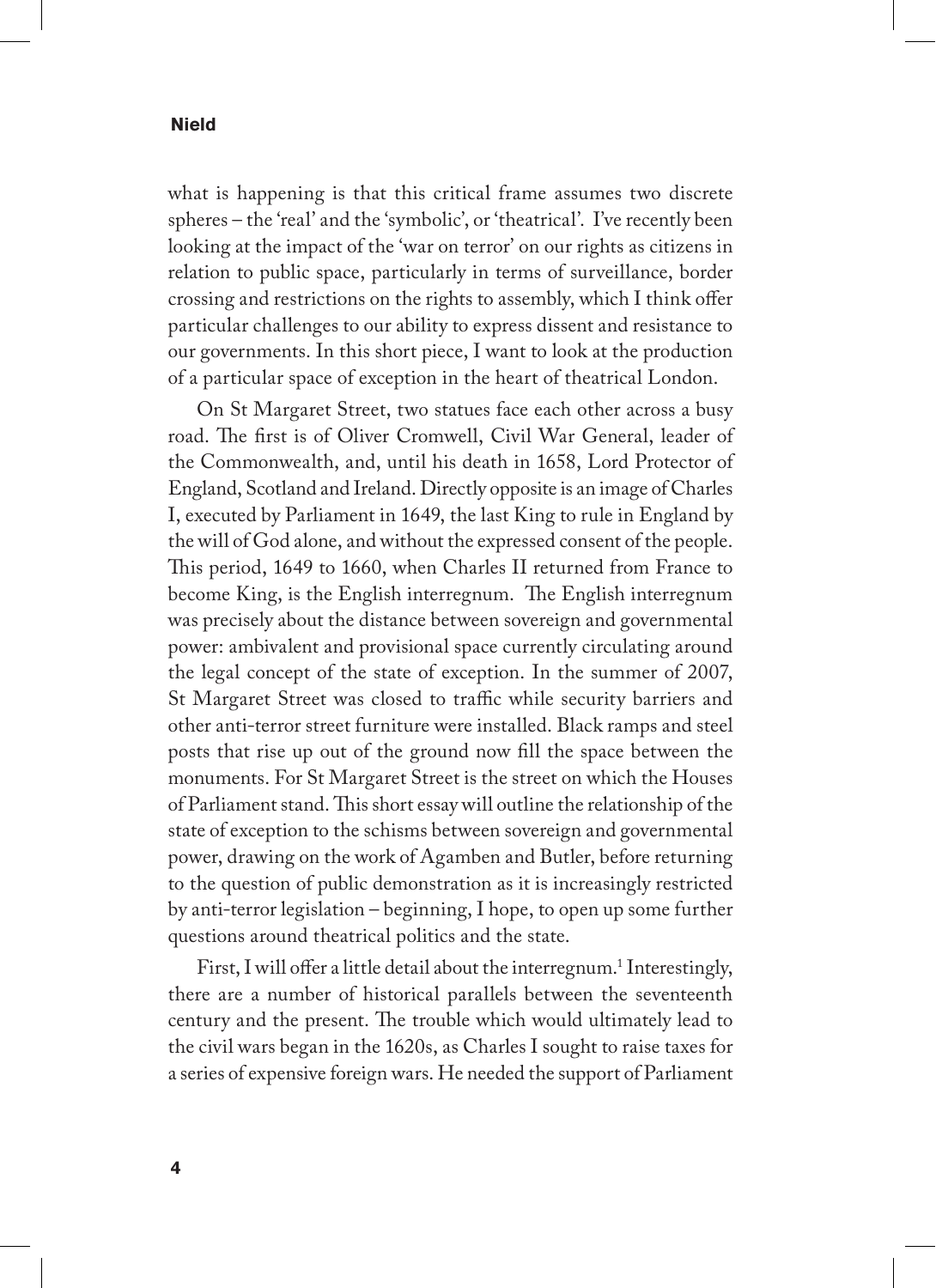– at that time comprised of landowners and aristocracy – who took advantage of the moment to secure concessions. The Petition of Right in 1628 sought commitment on the part of the sovereign to refrain from arbitrary arrest and imprisonment in breach of the terms of Magna Carta, and protested both the lack of enforcement of habeas corpus, and the exemption of officials from due process. All of these concerns have found their echoes in recent years in the politics circulating around the wars in Iraq and Afghanistan and the former Labour governments attempt to pass a law allowing 42 days detention without charge.

The 1628 Petition was accepted by the King, but was followed by an eleven year suspension of parliament, known as the '11-years' tyranny', in which sovereign power, exercised by the King, held sway. In 1640 Charles was forced to reconvene Parliament in a further attempt to levy taxes: the 'long' parliament of that year passed a law forbidding the King to dissolve Parliament again without its consent. The following several years saw much suffering and strife as the first and second civil wars took place, resulting in the unprecedented occurrence of the trial of a king on charges of high treason. The French of course were still over 100 years away from their Revolution.

On 28 December 1648, the rump parliament found the king guilty: it being treason 'by the fundamental laws of the kingdom' for the King to 'levy war against parliament and the kingdom of England'. There is of course a significant legal difficulty here: the King is, to an extent, the state, and is certainly its head. Even now in the UK, persons are tried vs. 'Her Majesty', and detained at her pleasure. The separation of the person of the king from the role, so to speak, of the king, is best explained by Ernst Kantorowicz, in his famous study of mediaeval political theology. Kantorowicz (1957) examines the precept of the King's Two Bodies: the political body and the natural body, the co-existence of which effectively means that though the King can be demised, he cannot die. The King's body politic, Plowden noted, is 'utterly void of infancy and old age, and other natural defects and imbecilities, which the body natural is subject to, and for this course, what the King does in his body politic cannot be invalidated or frustrated by any disability in his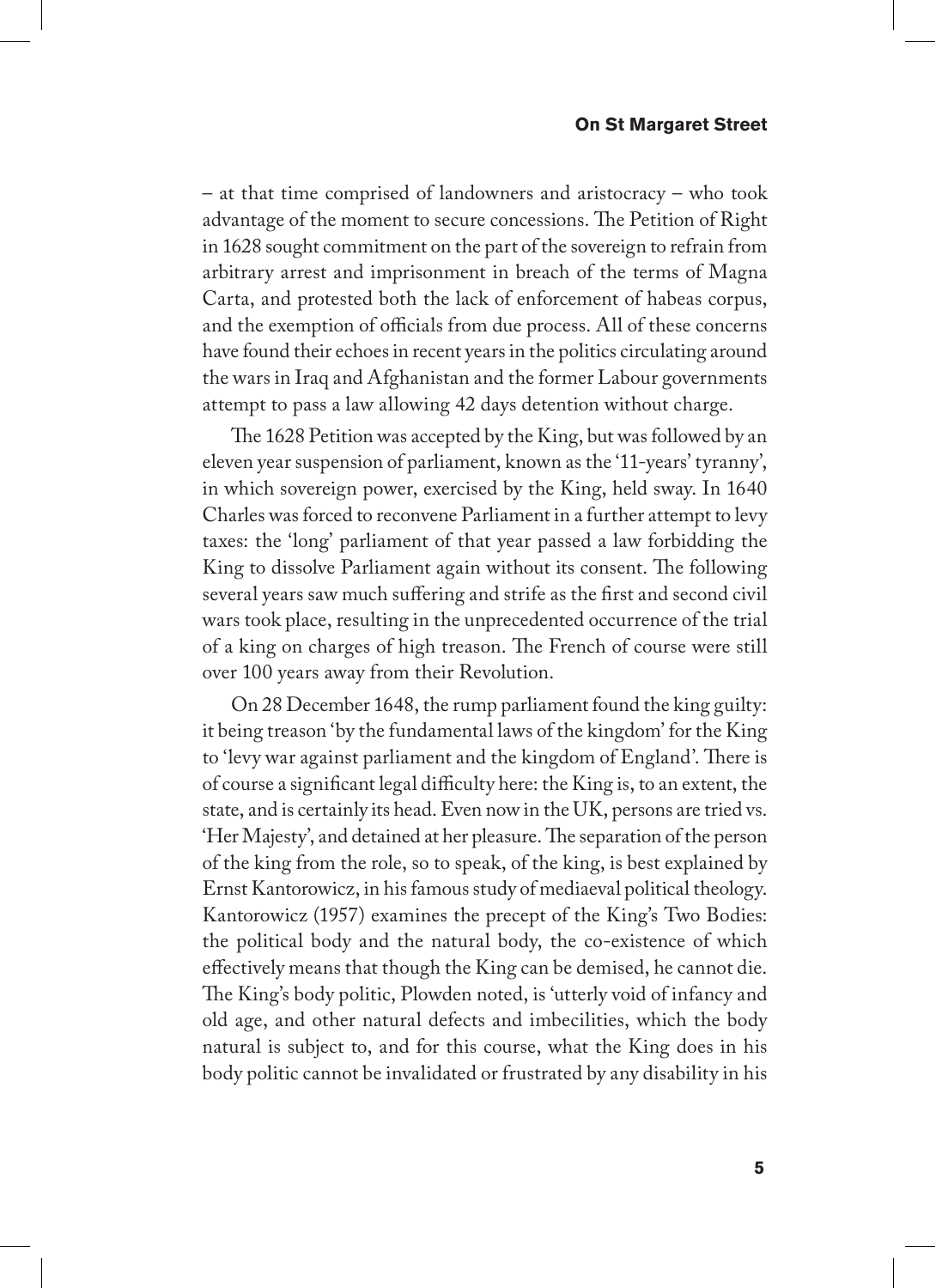natural body'. This seems a simple problem – but it isn't. In medieval law, the two bodies of the king are connected in complicated ways. And thus, the king cannot die:

[H] is natural Death is not called in our law the Death of the king, but the demise of the king, not signifying by that word (demise) that the body politic of the King is dead, but that there is a separation of the two bodies, and that the body politic is transferred and conveyed over from the body natural now dead … to another body natural. So that it signifies the removal of the body politic of the King of this realm from one body natural to another' (Plowden 1816: 212a, cited in Kantorowicz 1957: 7)

The separation of these bodies, and through it the birth of constitutional monarchy and governmental power in England, occurred through this revolutionary process of law, and the forcible separation of the body of Charles from his head, when Parliament retained for itself the right of the body politic – the 'king's judgement' – to act against the body natural of the King. 'Kingship', mobilised by Parliament, condemned the King, in order to produce sovereignty without sovereigns.

The Commonwealth existed between 1649 and 1653, at which time, an Instrument of Government was passed creating Oliver Cromwell as Lord Protector, followed by a second in 1655 which dissolved the Protectorate parliament and placed the state under military rule. Cromwell was offered the crown, but refused in May of 1658, saying 'I would not build Jericho again'. In 1660, the monarchy was restored, and Charles II was crowned King. He was King, however, by both the Grace of God and the will of Parliament – effectively, the absolute sovereignty exercised previous to the Revolution was over. We could see this, I would argue, as a shift from sovereign to governmental power. The return of King did not return sovereign power.

Back on St Margaret Street, the security apparatus, installed in response to the 'threat of terror' (terror and security now apparently operating as an inseparable dyad), sits literally in between the icons of sovereign and governmental power. Manifested in this space-between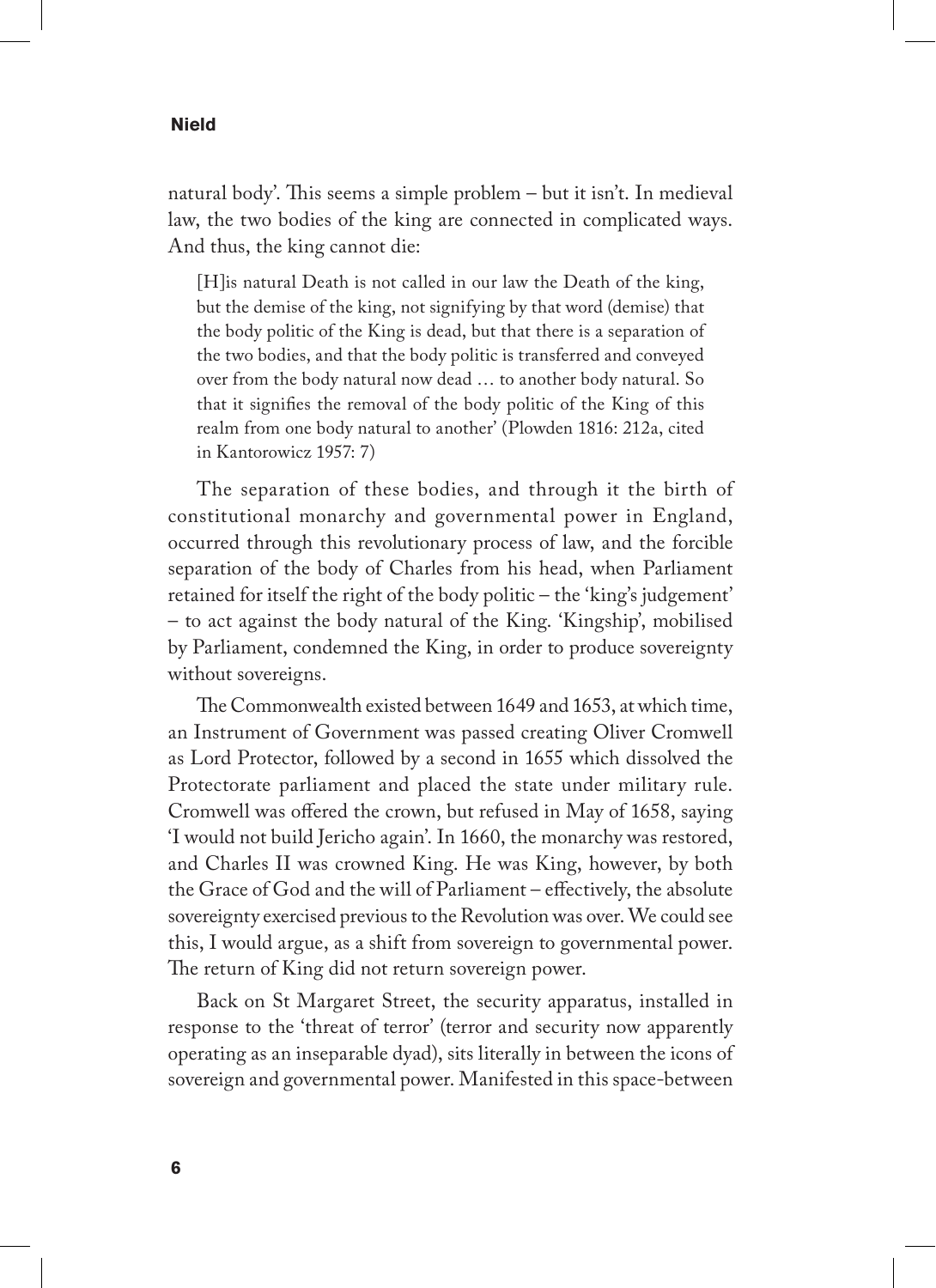is, not the actuality, but the spectre of terror, experienced here, as elsewhere, as the disruption of normalcy, the presence of menace and indicative of the legal states of exception which are increasingly its real work. Much of the writing and thought on the emergencies of terror and security – detention camps, the suspension of habeas corpus, the infringement upon civil liberties and human rights, stop and search powers, detention without trial, 'illegal non-combatants' and so forth across many disciplines – is circulating around the idea of the state of exception. Agamben defines the state of exception as the law at a standstill; it is not lawlessness, nor is it illegal; it is the moment when the state itself legislates its own exemption from the law. Agamben writes, '[i]t is as though the juridical order contained an essential fracture between the position of the norm and its application, which, in extreme situations, can be filled only by means of the state of exception, that is, by creating a zone in which application is suspended, but the law as such remains in force' (Agamben 2005: 31). In other words, in instituting a state of exception, governments do not suspend their right to govern, only to govern by application of the law.

I want to introduce here Judith Butler's reading of the war prison, in which she proposes the state of exception explicitly as a site in which governmental power, *pace* Foucault, re-assumes sovereign power, thus evading and escaping its own adherence to the rule of law. She writes:

[T]he state used to be vitalised by sovereign power, where sovereignty is understood, traditionally, as providing legitimacy for the rule of law and offering a guarantor for the representational claims of state power. But as sovereignty in that traditional sense has lost its credibility and function, governmentality has emerged as a form of power … distinct from sovereignty. Governmentality is broadly understood as a mode of power concerned with the maintenance and control of bodies and persons, the production and regulation of persons and populations, and the circulation of goods insofar as they maintain and restrict the life of the population. Governmentality operates through policies and departments, through managerial and bureaucratic institutions, through the law, when the law is understood as 'a set of tactics', and through forms of state power, although not exclusively.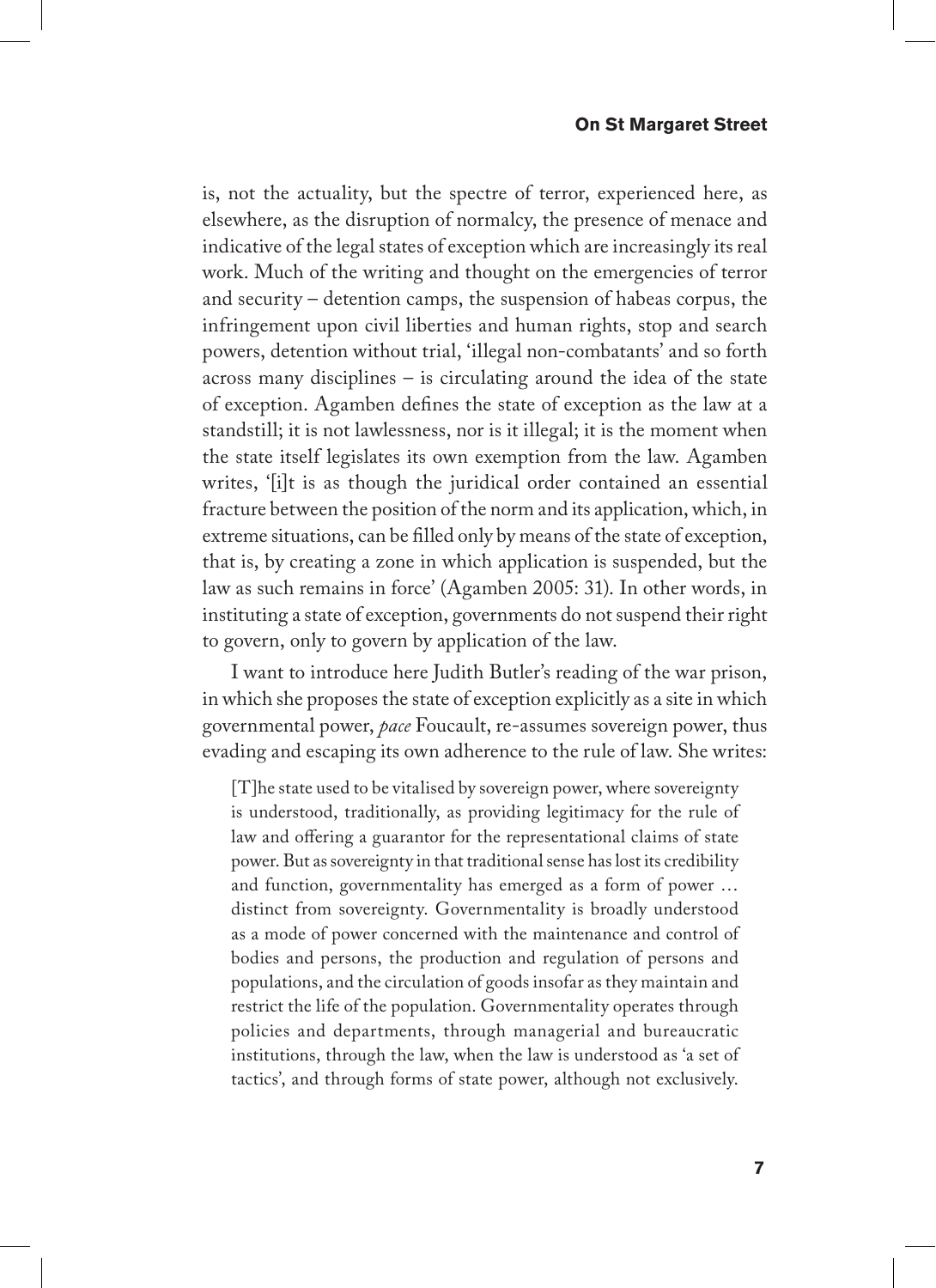… The suspension of the rule of law allows for the convergence of governmentality and sovereignty; sovereignty is exercised in the act of suspension, but also in the exercise of legal prerogative; governmentality denotes an operation of administration power that is extra-legal … both act in the name of the state.

In other words, sovereign power is allocated to governmental executive and administrative powers. She concludes this section:

In the moment that the executive branch assumes the power of the judiciary and invests the person of the President (in the UK the Home Secretary) with unilateral and final power to decide when, where and whether a military trial takes place (or civilian trial), it is as if we had returned to a historical time in which sovereignty was indivisible, before the separation of powers has instated itself as the precondition of political modernity … the fact that managerial officials decide who will be detained indefinitely … suggests that a parallel exercise of illegitimate decision is exercised within the field of governmentality' (Butler 2004: 52-4).

In other words, your human rights are safe until an official of the government decides that they are not.

Back on St Margaret Street, Brian Haw began protesting against the Iraq war outside the Houses of Parliament in 2001. This was a controversial issue – his protest / display extended the length of Parliament Square, and included messages from well-wishers, peace flags, images of Iraqi children maimed, photographs of war victims, painted slogans and placards. Haw slept in Parliament Square, and was often joined by peace protestors from around the world. Any visitor to Parliament, including heads of state, foreign dignitaries and even the Queen, arriving in her coach to open Parliament, had to pass by the display, not to mention hundreds of thousands of tourists and Londoners going about their daily business. It began to be clear that this protest was not wanted by the Government.

Despite Tony Blair having said in Parliament on 7 April 2002 'when I pass protestors every day at Downing Street … I may not like what they call me, but I thank God they can. That's called freedom', Haw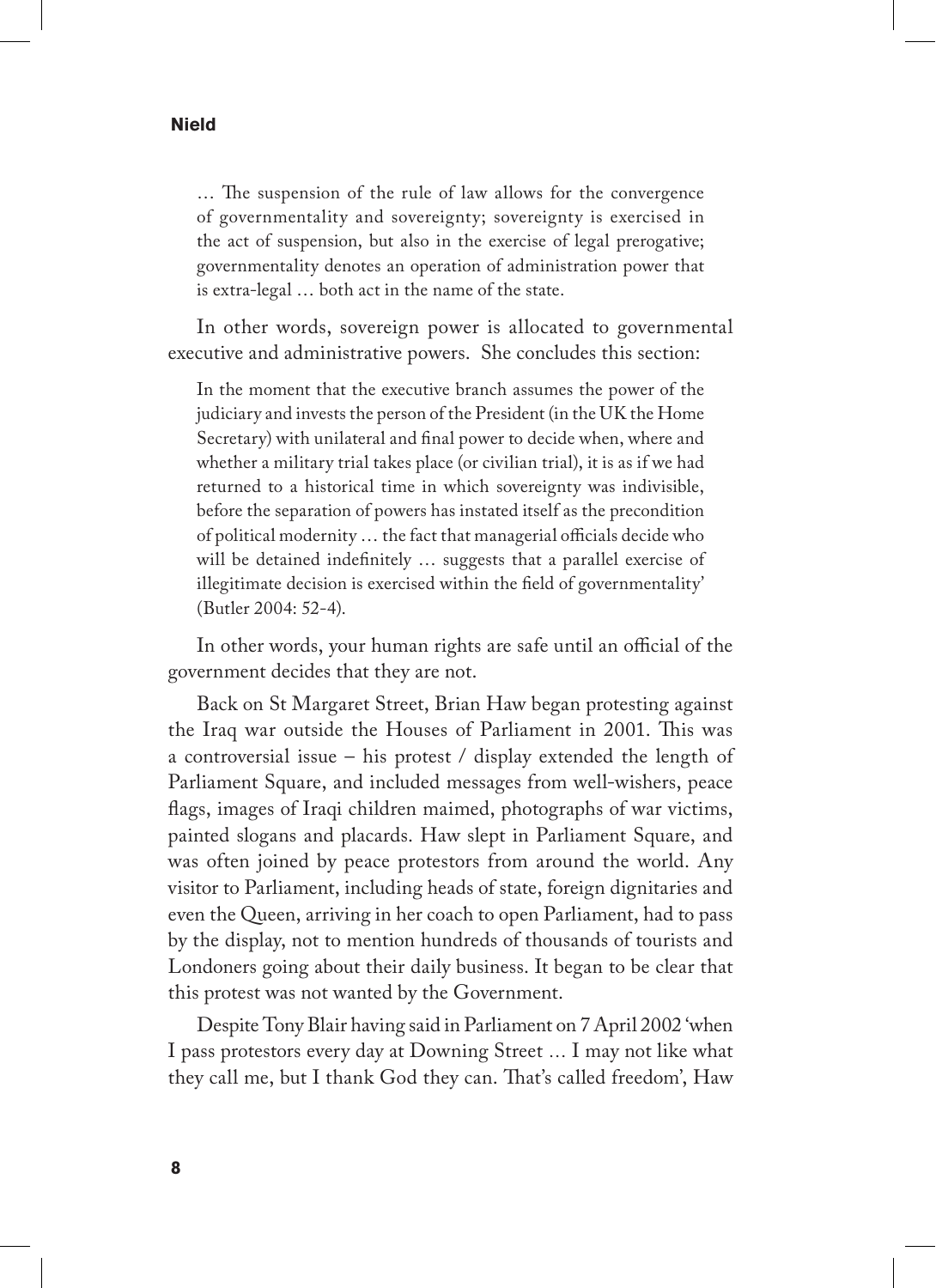was harassed and pressurised, and attempts were made to discredit him personally in the press and elsewhere. Finally the government went to the law.

In 2005, the *Serious Organised Crime and Police Act* legislated that no demonstration was possible within a kilometre 'in a straight line' of Parliament Square, without the prior permission of the Commissioner of the Metropolitan Police. It is now illegal to demonstrate outside Parliament without the express permission of the police, in writing, a week in advance.

132: Any person who

a) Organises a demonstration in a public place in the designated area or

b) takes part in a demonstration in a public place in the designated area or

c) carries on a demonstration by himself in a public place in the designated area

is guilty of an offence if, when the demonstration takes place, authorisation for the demonstration has not been given under section 134(2).

This is punishable by up to 51 weeks in prison.<sup>2</sup>

Brian Haw's protest was dismantled on 23 May 2006, despite the courts finding that this legislation could not be retrospectively applied. Ironically, Brian Haw is now the only person who is able to demonstrate without a permit in the vicinity of the Houses of Parliament: shortly after the ruling he was once again to be found in the Square, and remains in place at the time of writing. Others have not fared so well: Maya Evans was arrested in 2005 for reading out the names of the dead of the Iraq war at the Cenotaph. Steven Jago was arrested in 2006 for walking down Whitehall carrying a placard quoting George Orwell.

The activist comedian Mark Thomas in 2006 organised a series of Mass Lone Demonstrations, in which people were encouraged to submit requests to the police in large numbers seeking permission to demonstrate as individuals, thus tying up the Met in reams and reams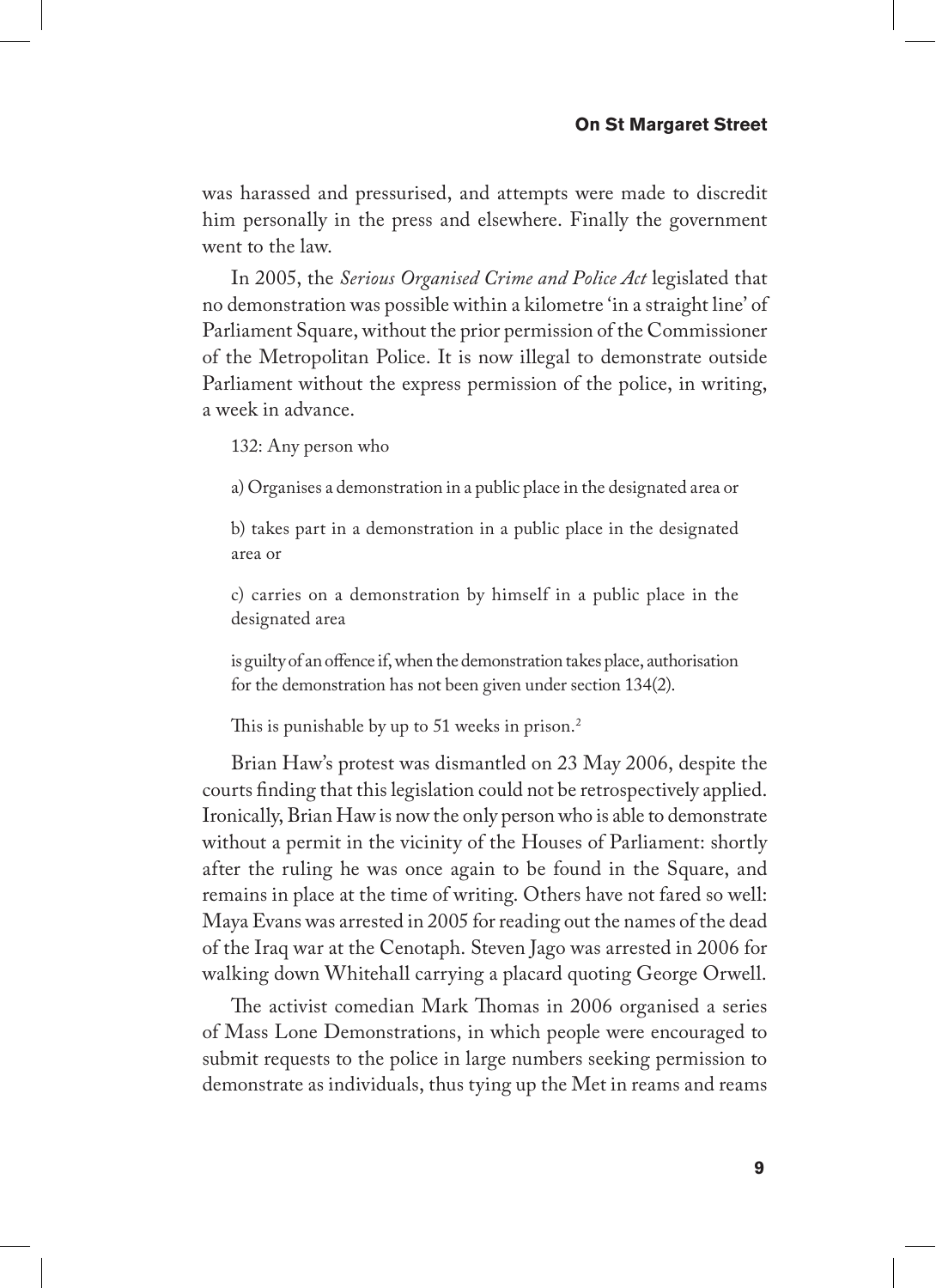of administrative paperwork.

Perhaps the most interesting response was by the artist Mark Wallinger. His piece, State Britain, was installed from 15 January to 27 August 2007 in Tate Britain. This artwork meticulously re-made Brian Haw's original protest display – a 40-metre wall of banners, placards, images and so on. Despite following hard on the dismantling of Haw's actual display, the piece was a recreation based on detailed photographs, rather than being an installation of original items from the protest itself.

Tate Britain lies just under a kilometre from the Houses of Parliament – and the exclusion zone (marked on the gallery floor by Wallinger) neatly dissected the exhibition. 'If I stand here', noted the artist in an interview in January 2007, 'anything I say can be taken down and used against me. Now here (stepping over the line), I'm free to speak my mind'. He continues, 'Once you draw a circle around the seat of power, that is a surveillance society ... The zone goes through Buckingham Palace. If one were to misinterpret the Trooping of the Colour...' (Mueller 2007)

There are obviously several provocative questions opening up here about art and protest, representation and efficacy. Paul Dwyer, writing on the Aboriginal Tent Embassy opposite the Parliament building in Canberra notes that, 'protests that might appear to be operating in a "purely symbolic" register are now very likely to fall foul of new powers given to Australian police under recent "anti-terror" and sedition laws' (Dwyer 2007: 200). The ground has shifted. Initially discarded as 'pure theatre', now the very theatricality of protest is legislated against. While demonstration is technically still possible, open access has been removed, both spatially and legislatively. The material appearance of dissent (the public presence of the people) has been replaced by architecture designed to produce the spectre of dissent (the threat of terror), manifesting the state of permanent emergency characterised by Agamben as the state of exception. The English interregnum was precisely about the distance between sovereign and governmental power. The space that remains between them is, it seems, if we are